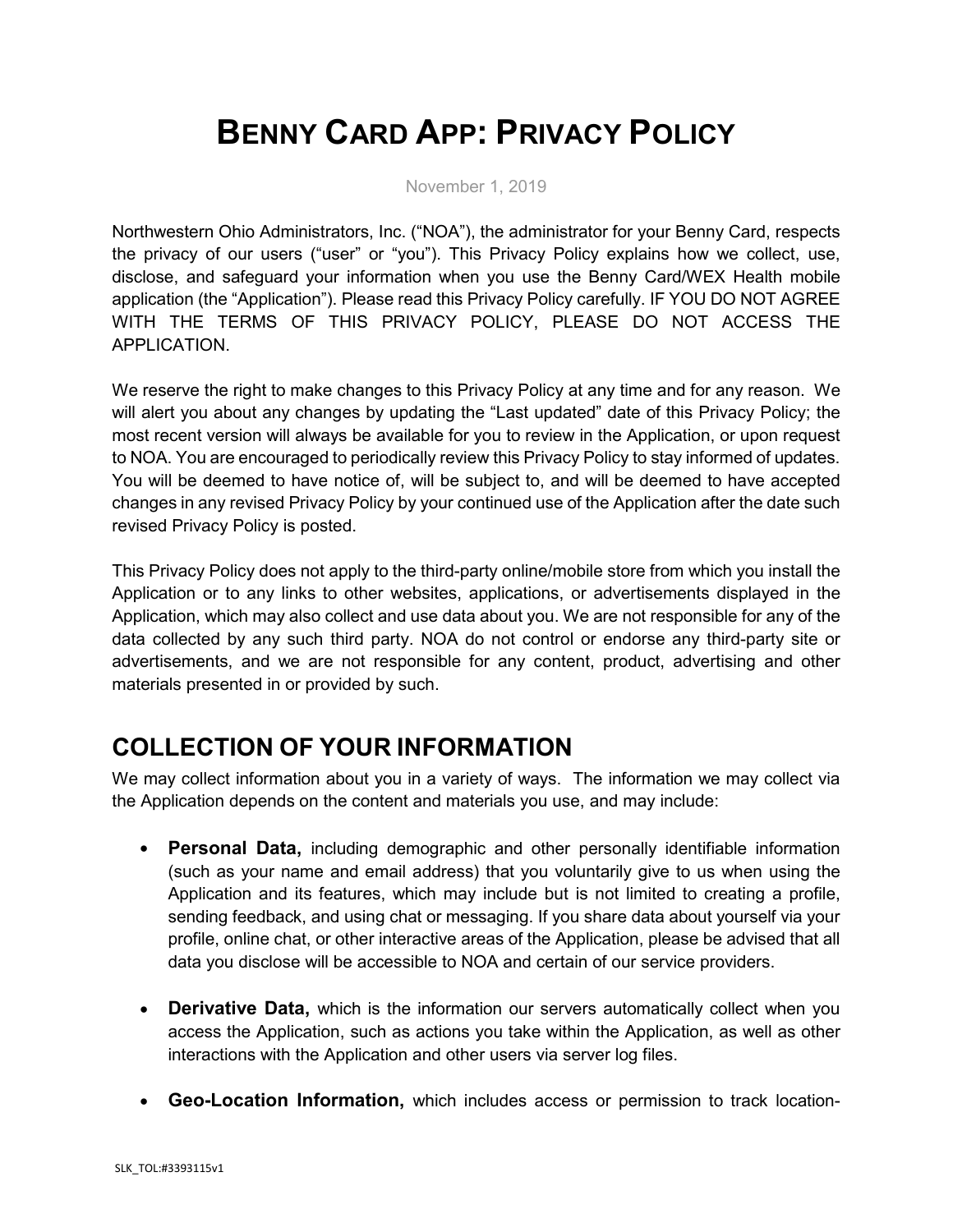based information from your mobile device, either continuously or while you are using the Application, to provide location-based services. If you wish to change our access or permissions, you may do so in your device's settings.

- **Mobile Device Access,** which consists of access or permission to certain features from your mobile device, including your mobile device's calendar, camera, contacts, microphone, reminders, sensors, SMS messages, or storage, and other features. If you wish to change our access or permissions, you may do so in your device's settings.
- **Mobile Device Data,** such as your mobile device ID number, model, and manufacturer, version of your operating system, phone number, country, location, and any other data you choose to provide.
- **Push Notifications,** which may be sent to you regarding your account or the Application. If you wish to opt-out from receiving these types of communications, you may turn them off in your device's settings.
- **Third-Party Data,** if you connect your account to the third party and grant the Application permission to access this information.

### **USE OF YOUR INFORMATION**

Having accurate information about you permits us to provide you with a smooth, efficient, and customized experience. Specifically, we may use information collected about you via the Application to:

- Create and manage your account.
- Increase the efficiency and operation of the Application.
- Monitor and analyze usage and trends to improve your experience with the Application.
- Notify you of updates to the Application.
- Perform other business activities as needed.
- Prevent fraudulent transactions, monitor against theft, and protect against criminal activity.
- Resolve disputes and troubleshoot problems.
- Respond to product and customer service requests.

#### *By Law or to Protect Rights*

If we believe the release of information about you is necessary to respond to legal process, to investigate or remedy potential violations of our policies, or to protect the rights, property, and safety of others, we may share your information as permitted or required by any applicable law, rule, or regulation. This includes exchanging information with other entities for fraud protection and credit risk reduction.

*Sale or Bankruptcy*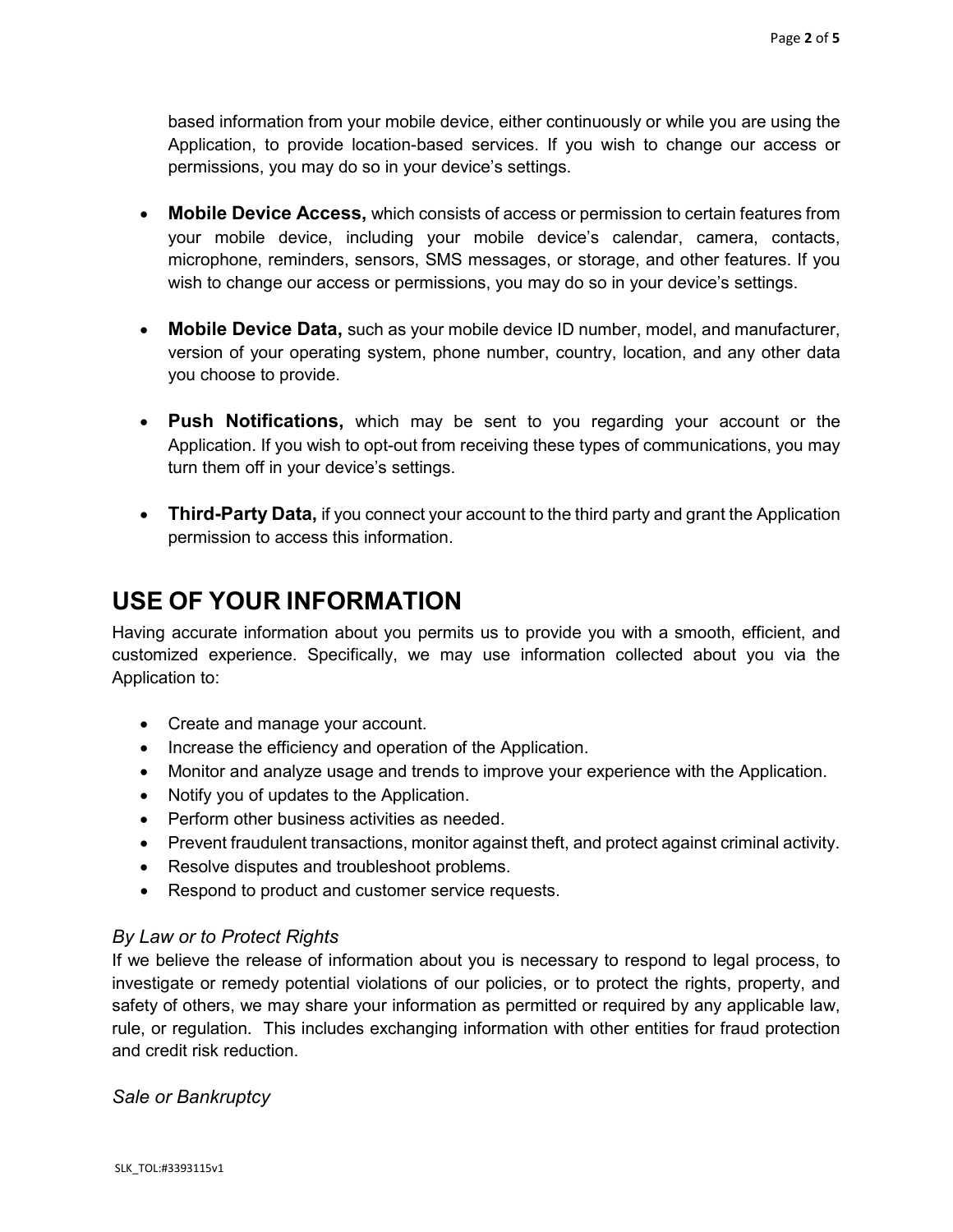If we reorganize or sell all or a portion of our assets, undergo a merger, or are acquired by another entity, we may transfer your information to the successor entity. If we go out of business or enter bankruptcy, your information would be an asset transferred or acquired by a third party. You acknowledge that such transfers may occur and that the transferee may decline honor commitments we made in this Privacy Policy.

We are not responsible for the actions of third parties with whom you share personal or sensitive data, and we have no authority to manage or control third-party solicitations. If you no longer wish to receive correspondence, emails or other communications from third parties, you are responsible for contacting the third party directly.

### **TRACKING TECHNOLOGIES**

#### *Cookies and Web Beacons*

We may use cookies, web beacons, tracking pixels, and other tracking technologies on the Application to help customize the Application and improve your experience. When you access the Application, your personal information is not collected through the use of tracking technology. Most browsers are set to accept cookies by default. You can remove or reject cookies, but be aware that such action could affect the availability and functionality of the Application. You may not decline web beacons. However, they can be rendered ineffective by declining all cookies or by modifying your web browser's settings to notify you each time a cookie is tendered, permitting you to accept or decline cookies on an individual basis.

#### *Website Analytics*

We may also partner with selected third-party vendors to allow tracking technologies and remarketing services on the Application through the use of first party cookies and third-party cookies, to, among other things, analyze and track users' use of the Application, determine the popularity of certain content, and better understand online activity. By accessing the Application, you consent to the collection and use of your information by these third-party vendors. You are encouraged to review their privacy policies and contact them directly for responses to your questions. We do not transfer personal information to these third-party vendors. However, if you do not want any information to be collected and used by tracking technologies, you can install and/or update your settings in a commercially available privacy, opt-out, or ad-blocking service or application. You should be aware that getting a new computer, installing a new browser, upgrading an existing browser, or erasing or otherwise altering your browser's cookies files may also clear certain opt-out cookies, plug-ins, or settings.

#### **THIRD-PARTY WEBSITES**

The Application may contain links to third-party websites and applications of interest, including advertisements and external services, which are not affiliated with us. Once you have used these links to leave the Application, any information you provide to these third parties is not covered by this Privacy Policy, and we cannot guarantee the safety and privacy of your information. Before visiting and providing any information to any third-party websites, you should inform yourself of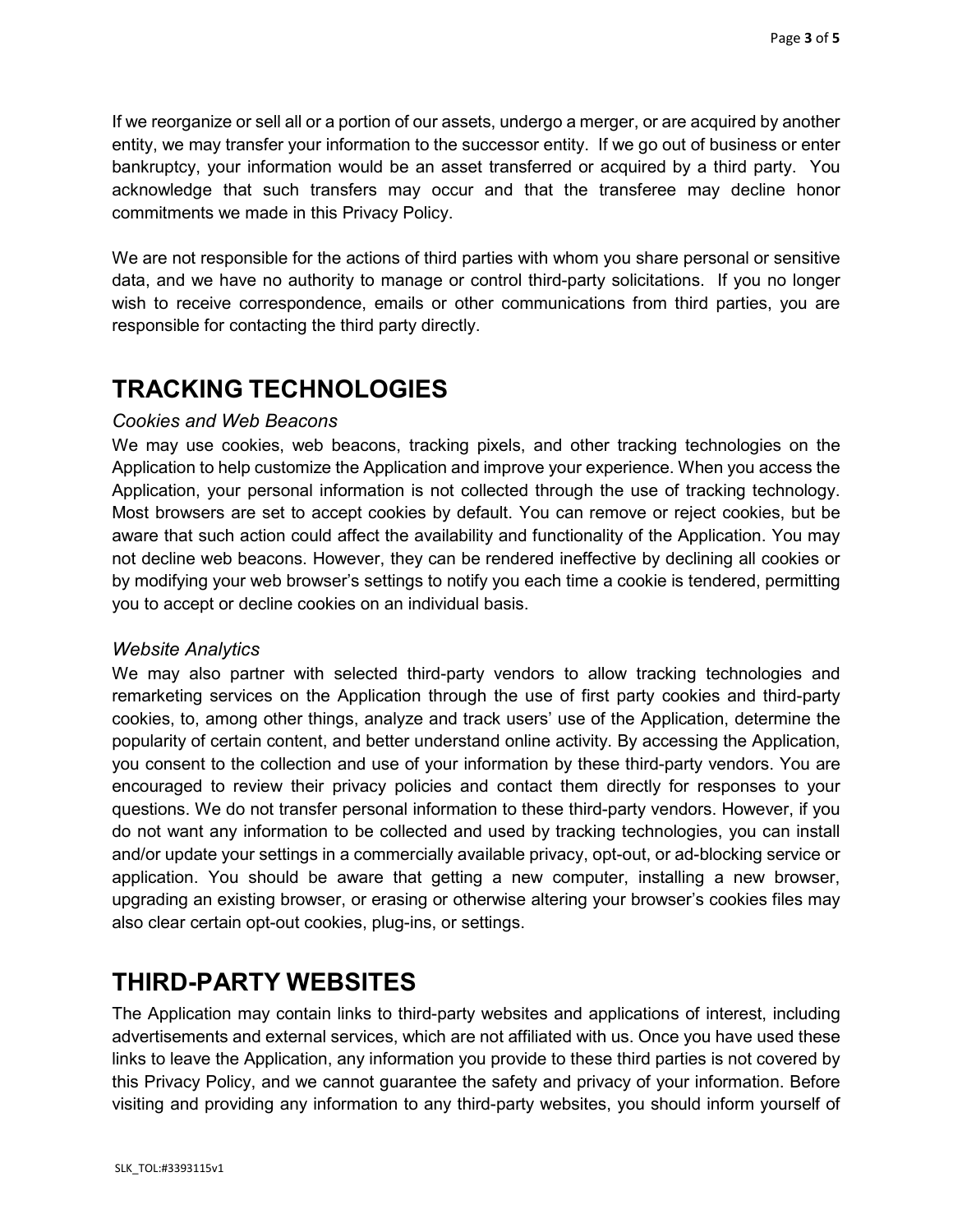the privacy policies and practices (if any) of the third party responsible for that website, and should take those steps necessary to, in your discretion, protect the privacy of your information. We are not responsible for the content or privacy and security practices and policies of any third parties, including other sites, services or applications that may be linked to or from the Application.

### **SECURITY OF YOUR INFORMATION**

We use administrative, technical, and physical security measures to help protect your personal information. While we have taken reasonable steps to secure the personal information you provide to us, please be aware that despite our efforts, no security measures are perfect or impenetrable, and no method of data transmission can be guaranteed against any interception or other type of misuse. Any information disclosed online is vulnerable to interception and misuse by unauthorized parties. Therefore, we cannot guarantee complete security if you provide personal information.

# **POLICY FOR CHILDREN**

We do not knowingly solicit information from or market to children under the age of 13. If you become aware of any data we have collected from children under age 13, please contact us using the contact information provided below.

## **CONTROLS FOR DO-NOT-TRACK FEATURES**

Most web browsers and some mobile operating systems and applications include a Do-Not-Track ("DNT") feature or setting you can activate to signal your privacy preference not to have data about your online browsing activities monitored and collected. No uniform technology standard for recognizing and implementing DNT signals has been finalized. As such, we do not currently respond to DNT browser signals or any other mechanism that automatically communicates your choice not to be tracked online. If a standard for online tracking is adopted that we must follow in the future, we will inform you about that practice in a revised version of this Privacy Policy.

## **OPTIONS REGARDING YOUR INFORMATION**

#### *Account Information*

You may at any time review or change the information in your account or terminate your account by:

- Logging into your account settings and updating your account; or
- Contacting us using the contact information provided below

Upon your request to terminate your account, we will deactivate or delete your account and information from our active databases. However, some information may be retained in our files to prevent fraud, troubleshoot problems, assist with any investigations, enforce our Terms of Use and/or comply with legal requirements. As well, NOA is the administrative entity for your health plan and HRA plan, if applicable; therefore, we will retain any such information as needed to